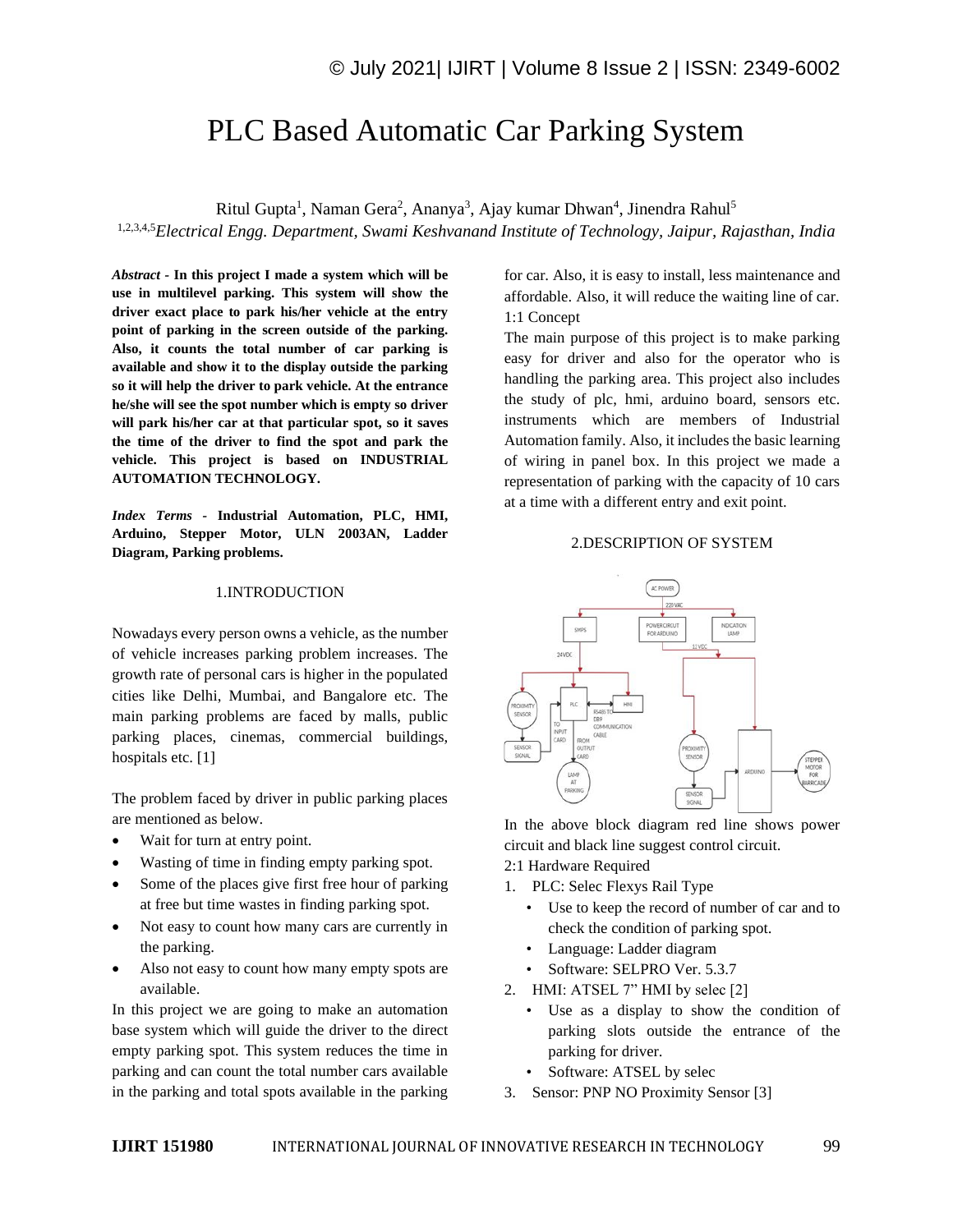- Use to check the condition of parking slot and give the signal to PLC according to the parking situation.
- 4. SMPS
	- Use to convert 230V AC supply into 24V DC supply.
	- 24V DC supply required for PLC, HMI, Proximity Sensors and LED indicators.
- 5. Arduino Board [4]
	- Use to control the gate movement at the entry and exit point.
- 6. Stepper Motor [5]
	- It is a 5 pin stepper motor. Which is use to move the door up and down according to the car situation.
- 7. ULN 2003AN Driver
	- It receives the signal from Arduino and gives it to the Stepper motor according to the code uploaded on the board according to application.
- 8. Led Lights
	- Use to indicate the parking situation i.e. When the LED is on at the parking spot it will indicate that parking spot is empty.
	- At the entry and exit gate RED light indicates stop and GREEN light indicates go signal.

## 2:2 How it works?

In this project we are using RAIL TYPE PLC. In this type of plc we can add/remove IO card according to the application. The main purpose of PLC is to make a process fast and accurate. Also it is use to keep the record of number of the car available in the parking, also the parking spots which are full and empty.





There are proximity sensors connected at each parking spot which will detect the car and give the signal to PLC. After receiving the signal PLC will count the number of car and give the status to HMI which will fixed at the outside of parking which shows the current condition of each slots in the parking. Below is fig. of parking layout.



Figure 1 Layout of Parking

2:3 Working of Arduino

For the movement of gate when the car enters there is a stepper motor connected with arduino uno board through uln2003an driver.

When the car arrives at the entry point there is a proximity sensor which will detect the car. Also there is a LED light which will indicate the current condition (turn on  $-$  stop signal and turn of  $-$  go inside the parking).

When the car arrives at the entry point light is glowing and it will detect by the sensor (Fig. a). After the detection of car the door will open and light goes off (Fig. b). When the car goes door will open for prescribed time and light remains off (Fig. c). After prescribed time door will be back to its normal position (Fig. d). Light goes on for the next car (Fig.



Fig. a: Car arrives